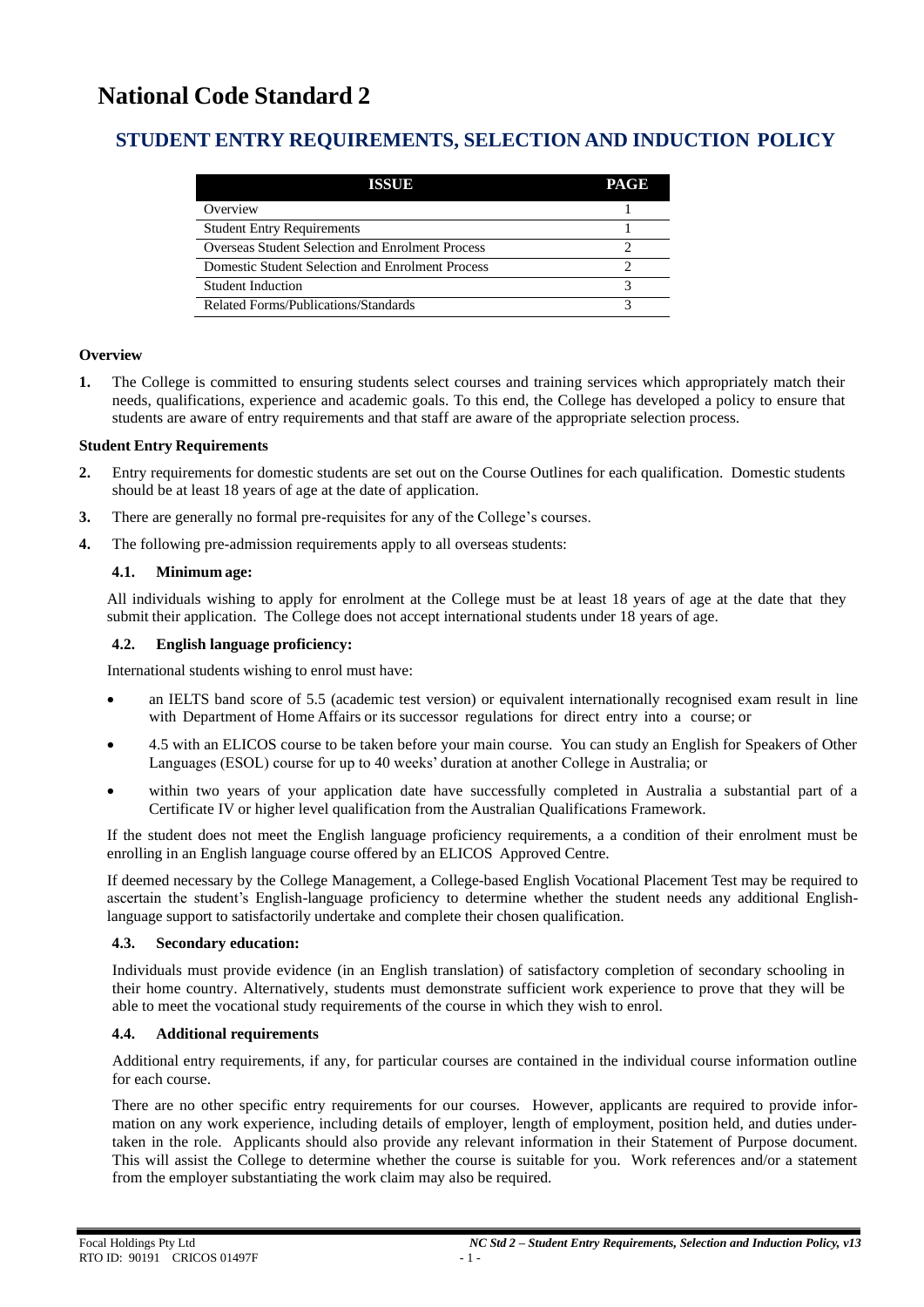# **4.5. Publication of Entry Requirements**

Information about student entry requirements, including any pre-requisites for a particular course, will be made available on the Course Outline for each qualification.

# **Overseas Student Selection and Enrolment Process**

- 5. The College's student selection process is headed by the Student Services Co-ordinator and procedures have been designed to ensure that the process is conducted in a professional and ethical manner. The Student Services Coordinator may delegate some aspects of the process to administration staff (such as reviewing that all documentation has been submitted with an enrolment application).
- 6. Individuals wishing to enrol must submit an International Student Enrolment Application and Agreement form to the College. The application must include evidence of satisfactory IELTS (or equivalent) levels as well as evidence of satisfaction of any other entry requirements, including a completed LLN assessment, which will be retained on the student's file.
- 7. Education Agents (or an authorised College representative, if relevant) are required to complete and submit a completed Pre-Study Evaluation Form for each student together with their enrolment application. The Pre-Study Evaluation Form will also be retained on the student's file.
- 8. Applications are reviewed by the Student Services Co-ordinator in accordance with this policy. All individuals are considered on the basis of whether they meet the entry requirements for the course and that the student satisfies the criteria set out in the Pre-Study Evaluation Form.
- 9. If the College becomes aware that a student is already enrolled with another registered provider and has not yet completed their initial 6 month period of study, the College will adhere to the requirements of National Code Standard 7 and the College policy on Standard 7.
- 10. If the application is successful, a student receives a Letter of Offer and Agreement. If the student wishes to accept the offer, the student agreement form must be returned to the College and followed or accompanied by the registration fee and initial payment as stipulated in the Letter of Offer.
- 11. If, at the time of enrolment application, a student has not yet satisfied certain entry requirements (such as evidence of a satisfactory IELTS score), the Letter of Offer may be issued conditional upon the submission of such evidence.
- 12. No fees are to be paid to the College until a signed Letter of Offer and Agreement have been returned to the College. For further information about fees, please refer to the College's Fees Policy for National Code Standard 3.
- 13. An electronic Confirmation of Enrolment will be issued by the Student Services Co-ordinator upon receipt of the signed student Agreement, enrolment fee and required tuition fees. This then enables the student to apply for a student visa from the Australian Government. If the Letter of Offer was issued with conditions, then the Student Services Co-ordinator will check that all conditions have been satisfied before the Confirmation of Enrolment is issued. The functions of the Student Services Co-ordinator described in this paragraph may be delegated to any other College officer who has authorised access on PRISMS. If such function is delegated, the Student Services Co-ordinator is responsible for supervising the delegate.
- 14. Upon commencement of their course, the Student Services Co-ordinator interviews students to verify that they are satisfied with their training product and that it does, in fact, meet their needs. Records of any changes necessary to their enrolment are noted in the student's file by the Student Services Co-ordinator who is responsible for ensuring that any necessary changes to enrolment are made for the student. If students are identified as requiring additional support, the Student Services Co-ordinator will meet with the trainer to ensure these support measures are put in place. Records of the measures taken will be made on the student file.
- 15. The nominated trainer is responsible for ensuring that appropriate LLN support measures are identified and implemented for the student if required.

### **Domestic Student Selection and Enrolment Process**

- 16. The College's domestic student selection process is headed by the Student Services Co-ordinator and procedures have been designed to ensure that the process is conducted in a professional and ethical manner. The Student Services Coordinator may delegate some aspects of the process to administration staff (such as reviewing that all documentation has been submitted with an enrolment application).
- 17. Individuals wishing to enrol must submit a Domestic Student Enrolment Application and Agreement form to the College. The application must include evidence of satisfaction of any other entry requirements. To enable this assessment to be made, students must meet with the Student Services Co-ordinator or authorised delegate in an interview. A record of the interview and the criteria to be assessed during the interview is set out in ST90 Pre-Study Evaluation Form.
- 18. All individuals are considered on the basis of whether they meet the entry requirements for the course and that the